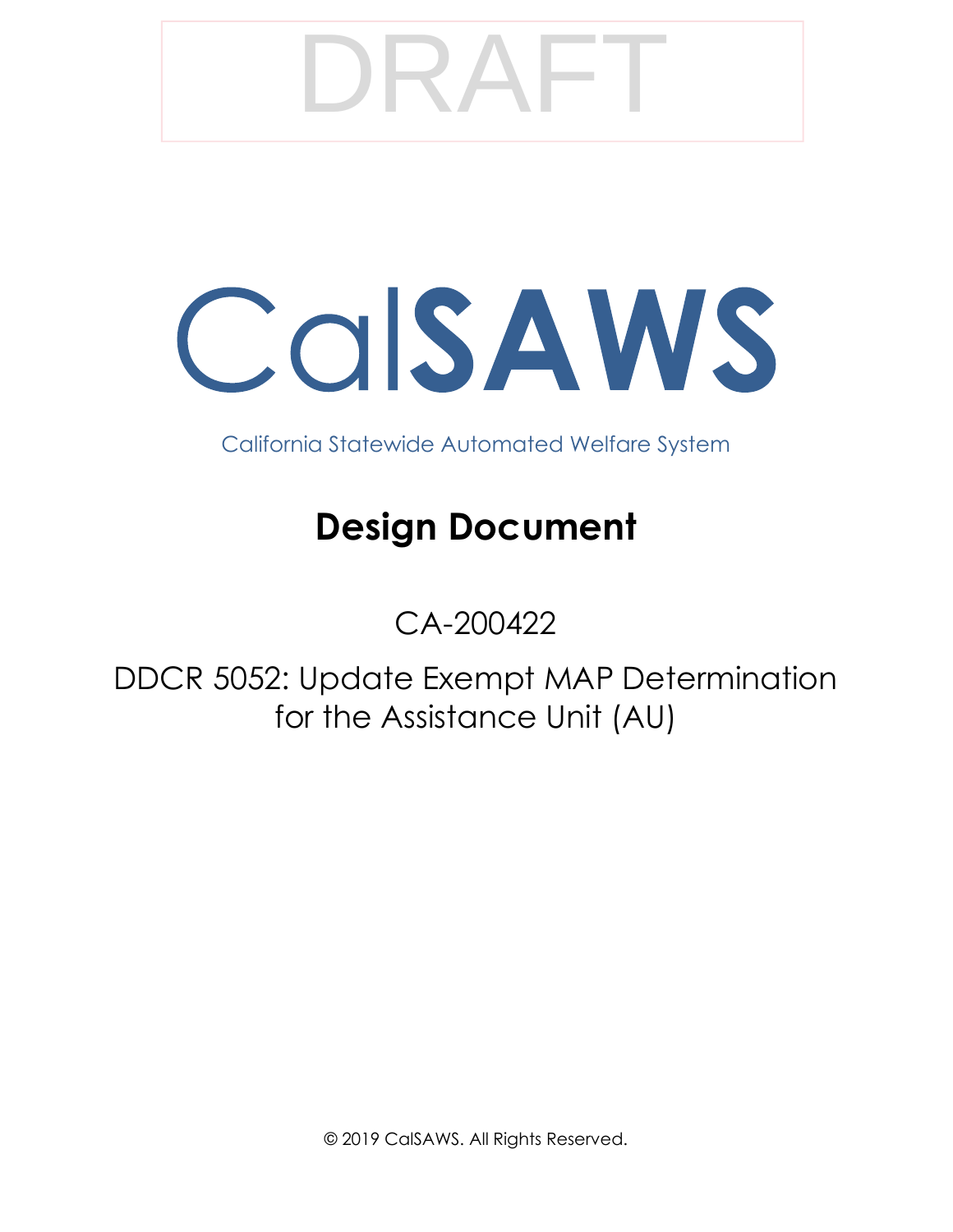|                | <b>DOCUMENT APPROVAL HISTORY</b> |                   |
|----------------|----------------------------------|-------------------|
| <b>CalsAWS</b> | Prepared By                      | Sridhar Mullapudi |
|                | Reviewed By                      |                   |

| <b>DATE</b> | <b>DOCUMENT</b><br><b>VERSION</b> | <b>REVISION DESCRIPTION</b> | <b>AUTHOR</b>        |
|-------------|-----------------------------------|-----------------------------|----------------------|
| 7/13/2020   | 1.0                               | <b>Initial Draft</b>        | Sridhar<br>Mullapudi |
|             |                                   |                             |                      |
|             |                                   |                             |                      |
|             |                                   |                             |                      |
|             |                                   |                             |                      |
|             |                                   |                             |                      |
|             |                                   |                             |                      |
|             |                                   |                             |                      |
|             |                                   |                             |                      |

© 2019 CalSAWS. All Rights Reserved.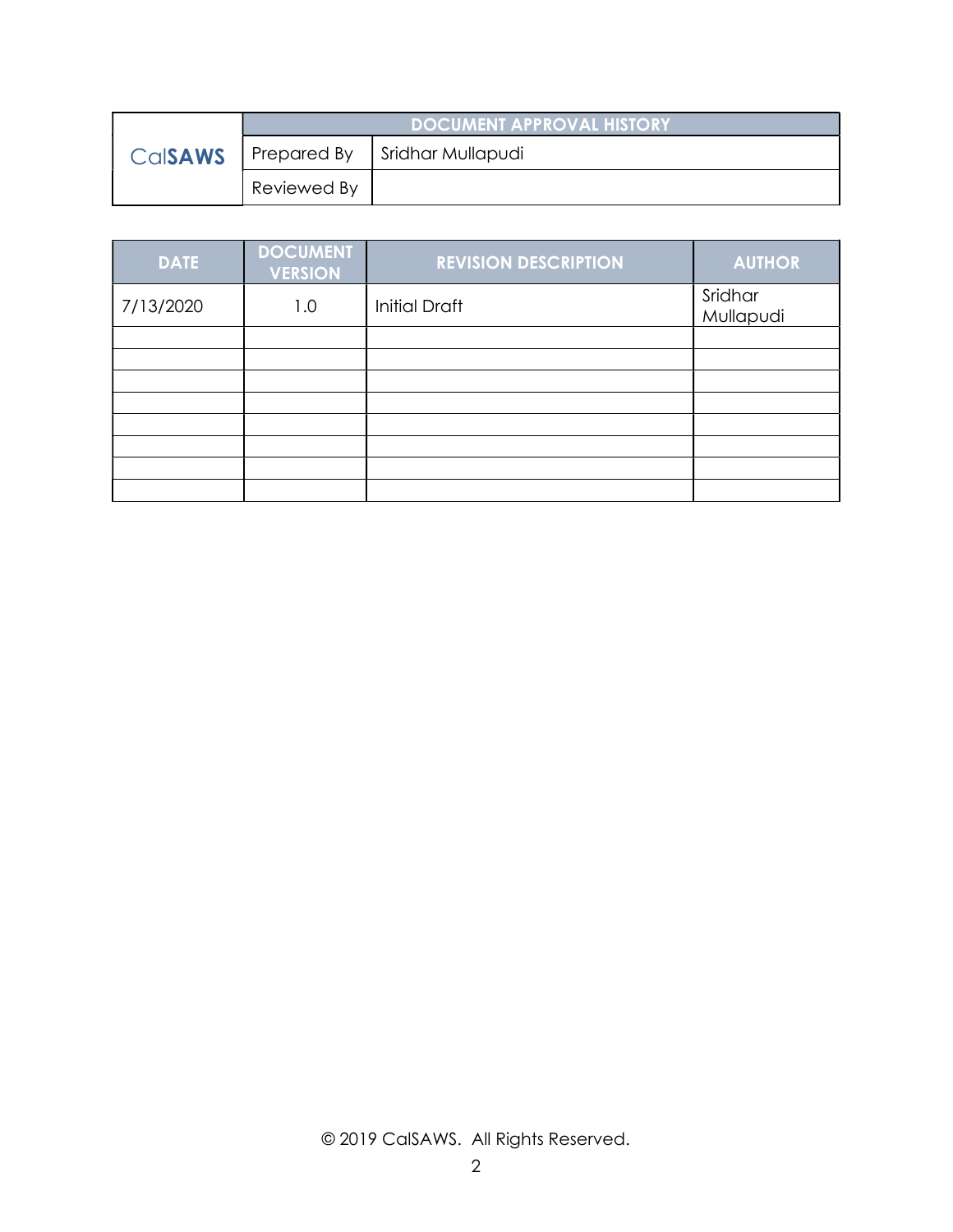# **Table of Contents**

| $\overline{2}$ |  |  |  |  |  |
|----------------|--|--|--|--|--|
|                |  |  |  |  |  |
|                |  |  |  |  |  |
|                |  |  |  |  |  |
|                |  |  |  |  |  |
|                |  |  |  |  |  |
| 3              |  |  |  |  |  |
|                |  |  |  |  |  |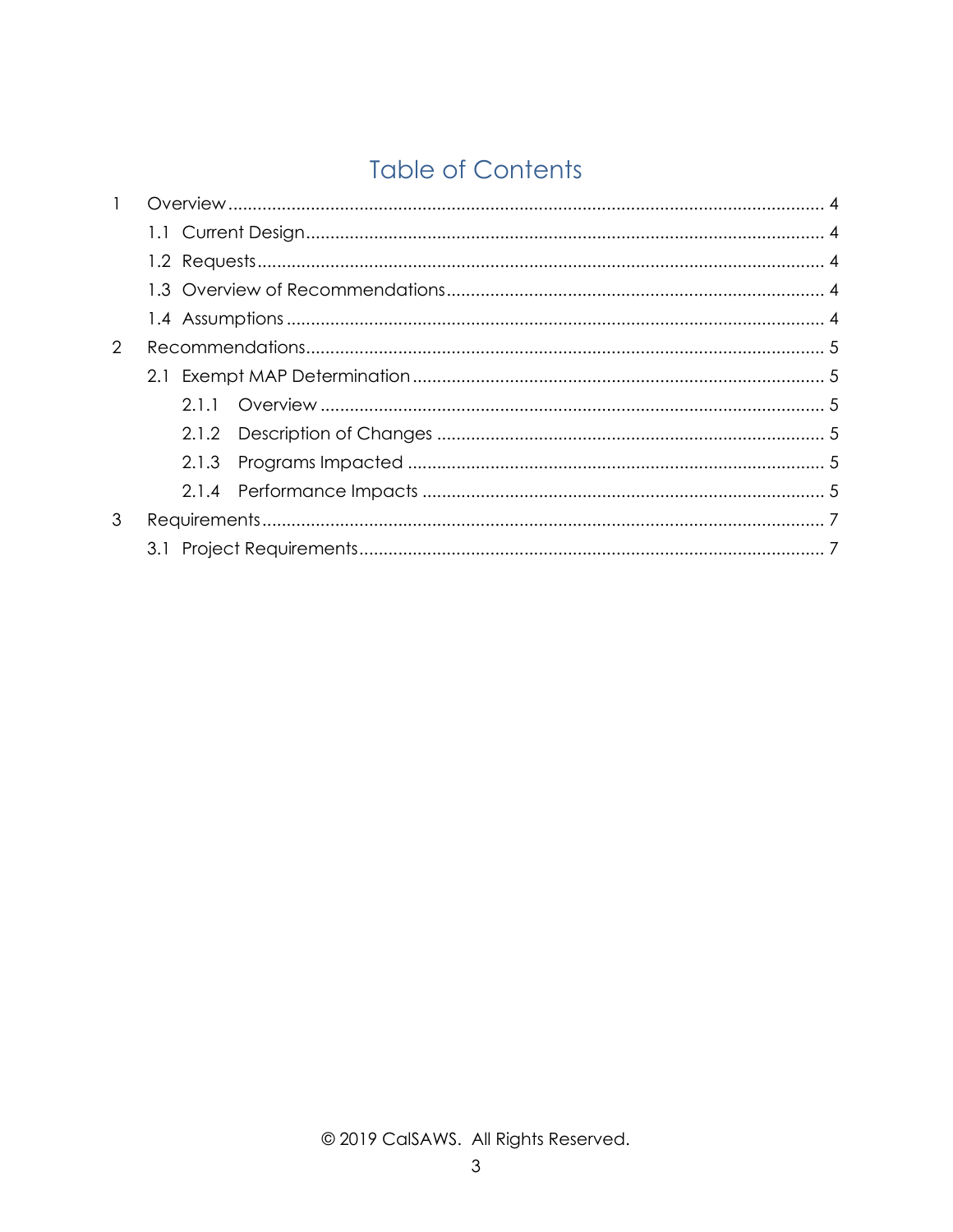# 1 OVERVIEW

The CW/RCA assistance unit's (AU) Maximum Aid Payment (MAP) is determined based on the ability of the parent(s) and/or caretaker relative in the home to accept employment and take advantage of the work incentives for their AU. There are two MAP levels: the higher level for an "Exempt" AU and a lower MAP level for a "Nonexempt" AU.

## 1.1 Current Design

Determination of eligibility to exempt MAP is a multi-step process;

- 1. Finds every person in the AU who is currently either pending or Active, and also one of the following;
	- a. has a role of MEM, FRI, FRE, FSO, MMO, or UP and has a biological/adoptive parent relationship to a child with an Active status,
	- b. has a role of MEM, FRI, FRE, FSO, MMO, or UP and is pregnant,
	- c. is an Non-Parental Caretaker Relative (NPCR) or stepparent.
- 2. If there is at least one person identified during the step one, and each of the person identified has at least one of the following incomes or OPA records then the AU qualifies for exempt MAP;
	- a. Disability SDI Income
	- b. Workers Comp temporary Income
	- c. IHSS Other ProgramAssistance (OPA)
	- d. SSI Only OPA
	- e. SSI/SSP OPA
- 3. If there are no program person found in step one, and at least one child who has a Member role in the AU has an unaided NPCR or stepparent then the AU is eligible for Exempt MAP.

#### 1.2 Requests

When there is an AU consisting of a Senior Parent and Minor Child, where the Minor Child is pregnant. If the Senior Parent has one of the qualifying incomes or OPAs, but the Minor Child does not; the household will be determined to be eligible to exempt MAP.

#### 1.3 Overview of Recommendations

1. AU will be determined to be eligible to exempt MAP when a parent and child, where the child is pregnant and does not have one of the qualifying incomes or OPAs but the parent has one of the qualifying incomes or OPAs.

## 1.4 Assumptions

None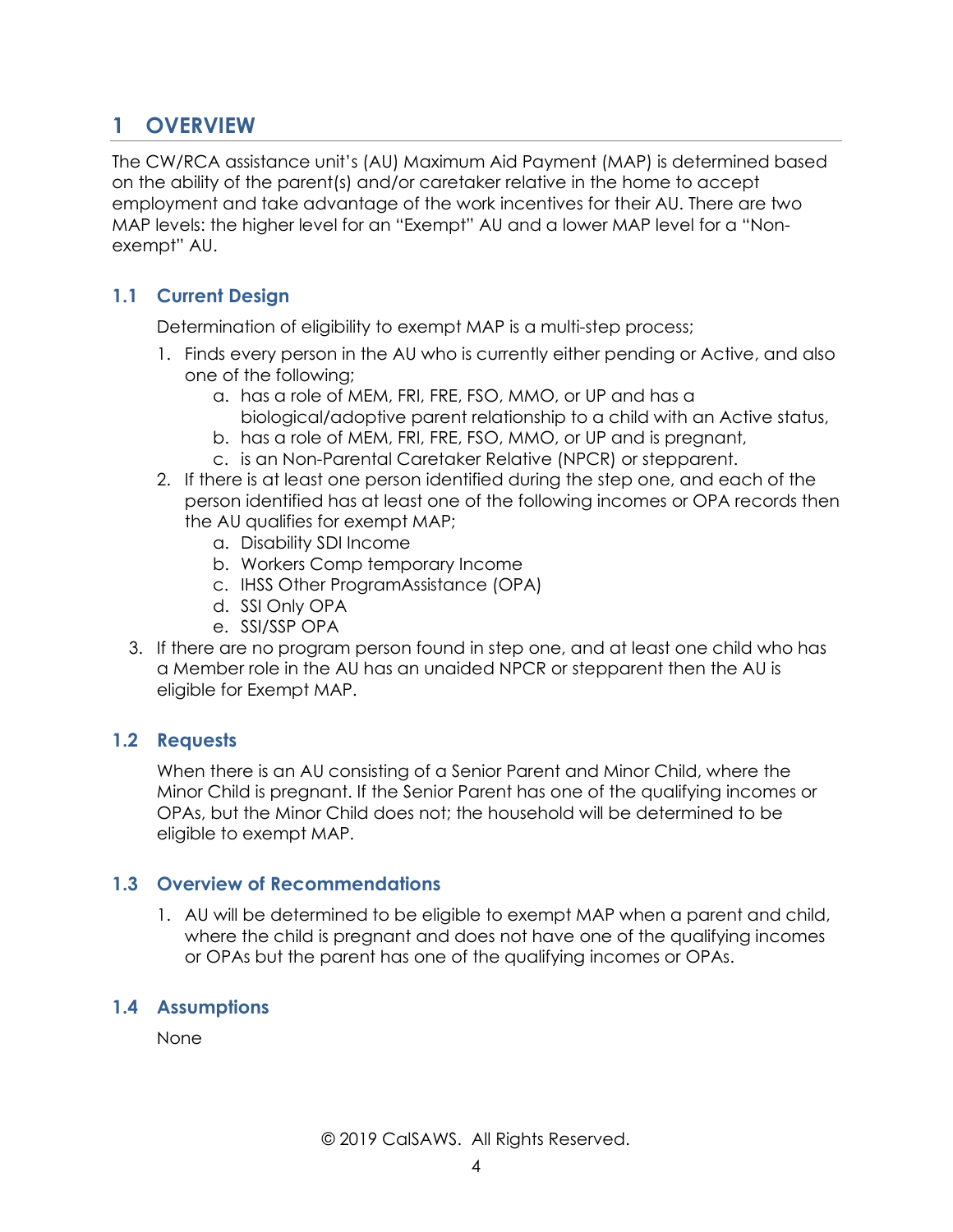# 2 RECOMMENDATIONS

### 2.1 Exempt MAP Determination

#### 2.1.1 Overview

Exempt MAP determination for CW/RCA is a multi-step process where we identify the qualifying program persons and check for disability based income or OPA records to qualify the AU for exempt MAP. If there are no program person found we then check if the child qualifies for exempt MAP.

Update the exempt MAP determination logic to include the situation where a parent and child, where the child is pregnant. If the parent has one of the qualifying incomes or OPAs, but the child does not as a AU that qualifies for CW exempt MAP.

### 2.1.2 Description of Changes

Update the Exempt MAP determination as follows

- 1. Identify if there is any of the following population in the AU
	- a. An active or pending biological parent with role of MEM, FRI, FRE, FSO, MMO, or UP
	- b. An active or pending NPCR or Step Parent with the role of MEM or MMO
- 2. If no one is found in step1 and there exists any child in the program that has a NPCR or Step Parent on the case who is unaided and there does not exist any other aided parents or Step Parents, the AU qualifies for Exempt MAP.
- 3. If no one is found in step1 or 2, identify if the program person is a single Active AU member who is Pregnant (PWO)
- 4. If the program persons identified in step 1 or 3 have any one of the following Incomes or OPAs then the AU is eligible for exempt MAP;
	- a. Disability SDI (Income)
	- b. Workers Comp temporary (Income)
	- c. IHSS Other Program ssistance (OPA)
	- d. SSI Only (OPA)
	- e. SSI/SSP (OPA)

#### 2.1.3 Programs Impacted

CW, RCA

#### 2.1.4 Performance Impacts

None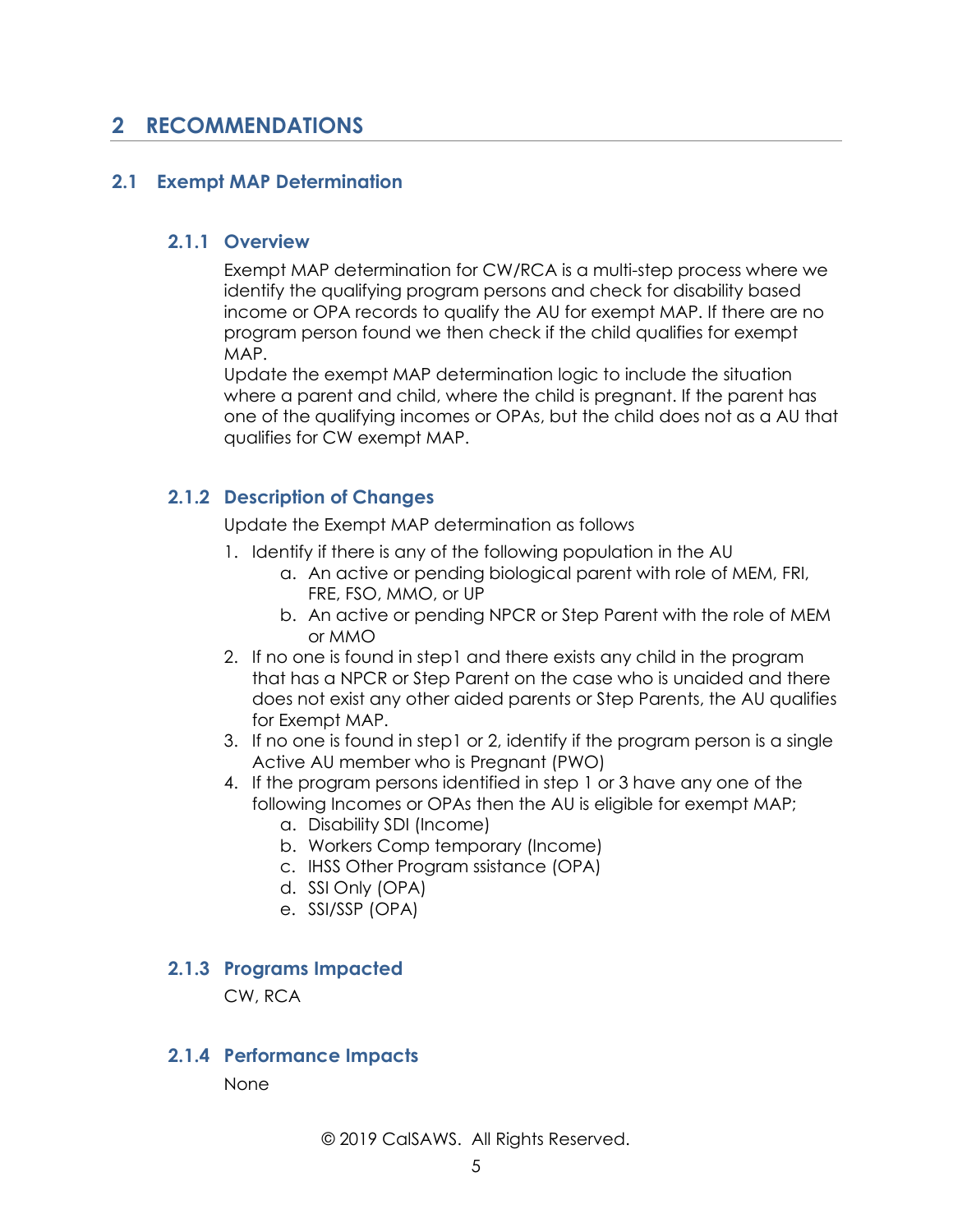# © 2019 CalSAWS. All Rights Reserved.